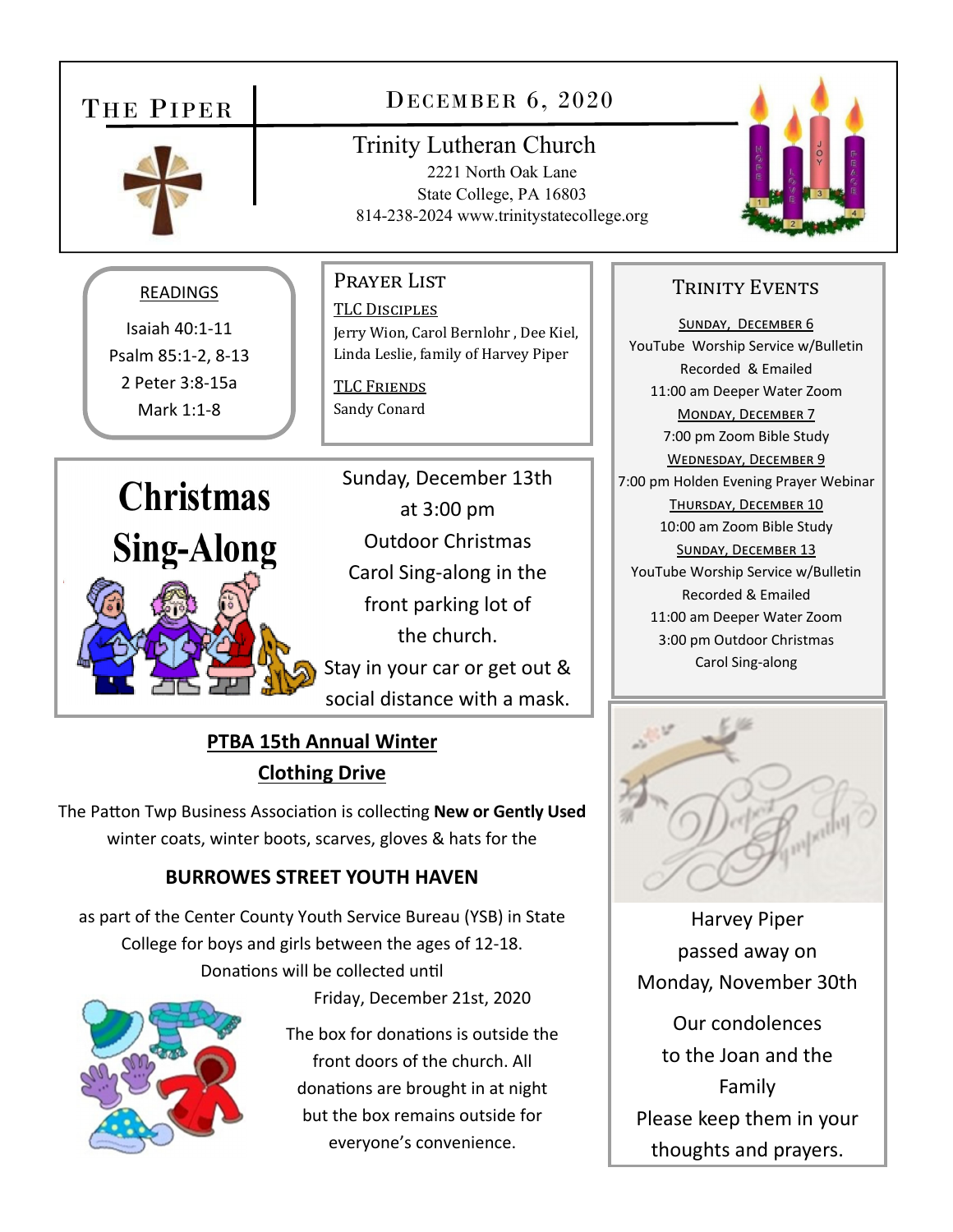

There has been a change when we will be hosting OOTC

## **NEW DATES: Friday, January 1st to Sunday, January 17th**

Pastor Ron will be making and serving dinners and breakfasts to the guests. We will need donations of desserts for the 16 dinners. Please contact Beth (tlcoffice2@comcast.net) if you are willing to provide a dessert of any kind. Please let me know by 12/18/2020. There are a maximum of 20 guests.

A schedule of all the people willing to provide desserts will be

compiled so each person will know when they are scheduled. (HINT: This could be a good way to get rid of any unwanted Christmas Cookies or desserts that will hinder the start of any New Year's Resolutions that have been made.)

Out of the Cold has a wish list of things needed and they are listed below. There is a bin outside the front doors of the church for anyone who would like to donate any of these items. We do empty the bins and bring and items donated into the narthex of the church.

- Grab and go snacks that are individually wrapped (granola bars, nuts, fruit packs, etc.)
- Paper plates and cups
- Trash Bags
- Disinfectant wipes
- Razors and toiletries
- Rolls of quarters for laundry
- Gift cards to local grocery in denominations of \$25 or \$50 (Weis or Wal-Mart)
- Gift cards to Goodwill or Ollies for essential clothing items in denominations of \$25
- Gift Cards for SuperCuts on Beaver Avenue
- Work Boots for a Guest